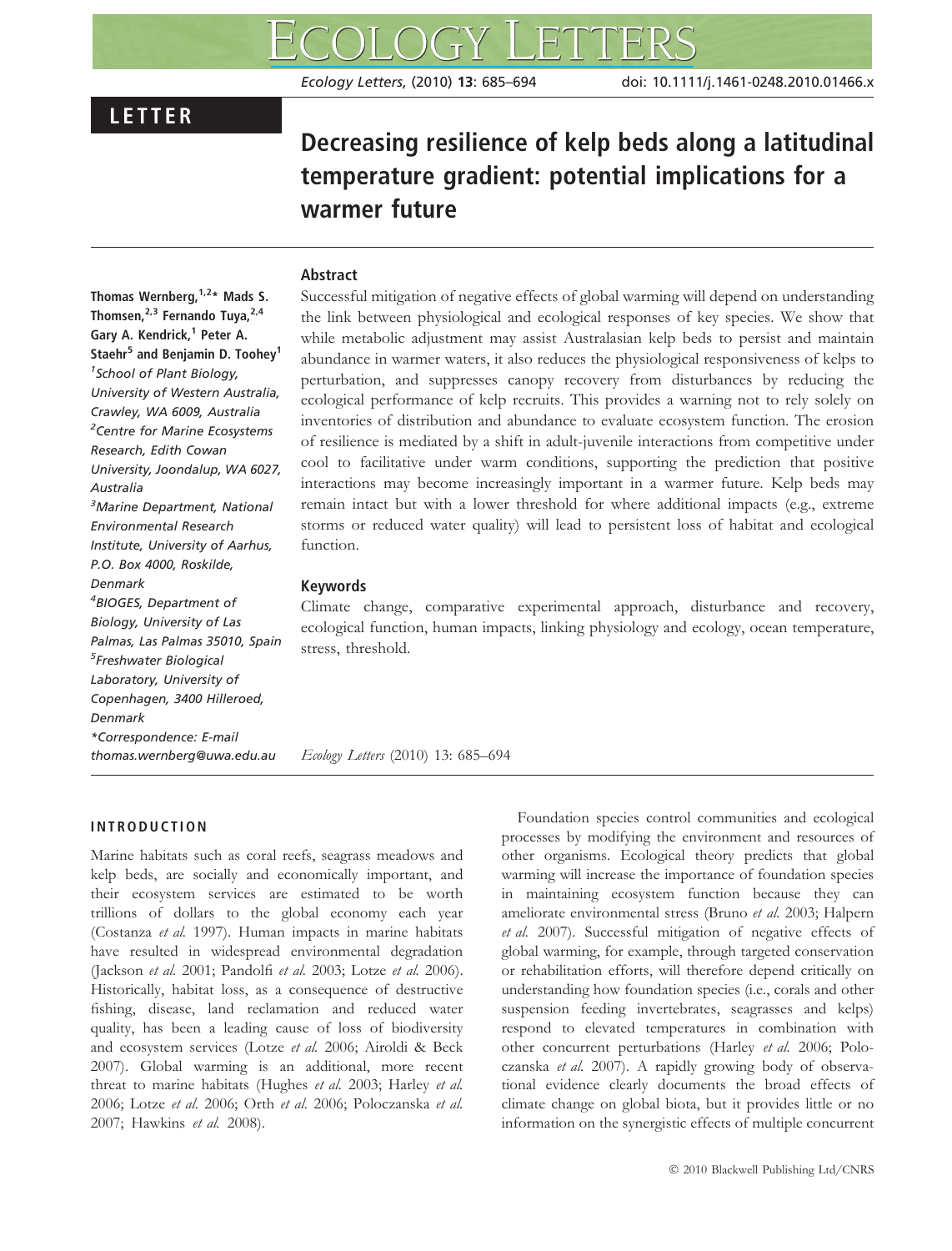changes that are likely to produce complex interactive responses (Harley et al. 2006; Hawkins et al. 2008). Evidence for how global warming might affect ecological processes is particularly scant in marine habitats (Richardson & Poloczanska 2008) and, because of the challenges of controlling temperature in subtidal environments, experiments are mostly confined to laboratory studies and small-scale intertidal manipulations (e.g., Moore et al. 2007; Russell et al. 2009). The comparative experimental approach, where identical experiments are conducted simultaneously in regions with different temperature regimes, has been advocated as an alternative for field-based studies (Menge et al. 2002; Osovitz & Hofmann 2007).

Kelp beds are a dominant feature of temperate waters in both hemispheres (Steneck et al. 2002). Kelps are cool-water species and elevated temperatures are stressful for them (e.g., Kirkman 1984). The abundance of kelp is therefore expected to decrease as ocean temperature increase towards their tolerance limit (Brown 1984). Like other organisms, kelps have a capacity to undergo metabolic or structural changes (acclimatize) to adjust their physiological performance in response to seasonal variation in temperature (Davison 1991) and similar metabolic adjustments may, at least partially, offset physiological constraints of chronically warm environments (Stæhr & Wernberg 2009). Identifying the nature and magnitude of potential ecological costs of metabolic and structural change is key to understanding the impacts of climate change on the distribution of organisms and ecological function (Clarke 2003; Osovitz & Hofmann 2007; Edmunds & Gates 2008).

Storms are a major cause of physical disturbance and localized canopy loss in most kelp beds (e.g., Dayton & Tegner 1984). When the canopy is lost, there are profound changes to local environmental conditions (Wernberg et al. 2005; Irving & Connell 2006). In order for the canopy to regenerate, either existing recruits must acclimatize to the new canopy-free conditions and grow, or new recruits must establish (Graham 1997; Toohey & Kendrick 2007). These recovery processes will become increasingly important to the maintenance of kelp beds, and preserving their ecological function, if climate change causes storm intensity to increase as predicted (Harley et al. 2006; IPCC 2007).

In temperate marine ecosystems, gradients in ocean temperature often co-vary with upwelling of nutrient-rich water or consumer pressure, making it difficult to draw unambiguous conclusions about the influence of temperature (e.g., Dayton & Tegner 1984). However, the coastal waters of the southwest coast of Australia are lacking major upwelling zones (Pearce 1991) and strong grazing pressure (molluscs: Wernberg et al. 2008; fish and urchins: Vanderklift et al. 2009), and the region is characterized by an increase in ocean temperature from south to north (Smale & Wernberg 2009), and consistently low nutrient levels  $(NO_x + NH_x]$  < 2.2 µm; Keesing *et al.* 2006; Lourey *et al.* 2006) (Fig. 1). We took advantage of these unique oceanographic conditions to experimentally assess the links between physiological and ecological performance of a southern hemisphere kelp and the cost of living in a warming ocean climate. We tested the hypotheses that: (1) the abundance of kelp decreases towards its northern (warm) distribution limit, (2) a reduction in the temperature sensitivity of metabolic processes assists kelps in maintaining physiological performance in warmer temperature regimes, (3) this metabolic adjustment to temperature regimes reduces the capacity to respond physiologically to perturbations such as disturbances of different intensity and (4) temperature regime and intensity of disturbance interact to negatively affect the recruitment and growth of kelps, and the subsequent post-disturbance recovery of the kelp bed. We show that while metabolic adjustment underpins maintained kelp abundance across climate regimes, it reduces physiological responsiveness to perturbation and erodes the capacity for canopy regeneration (resilience) by reducing the ecological performance of kelp recruits.

# MATERIALS AND METHODS

#### Environment

We studied subtidal rocky reefs within four regions of Western Australia (Fig. 1). These regions span a temperature gradient of 2–4 °C (Smale & Wernberg 2009; Table 1), which correspond to the range of predicted increases in ocean temperature for the region over the coming 25–50 years (Poloczanska et al. 2007). All reefs in this study were exposed to south-westerly swell, separated by  $> 1$  km, and located at similar depths of 8–12 m with no differences in mean depth among regions (ANOVA, reef depth:  $F_{3,20} = 1.0$ ;  $P = 0.428$ ;  $n = 24$  reefs, six in each of four regions). Water temperature was measured  $c$ . 5 cm above the bottom at three reefs in each region (see below, Table 1, see also Figure S1 in Appendix S1). Water samples were collected immediately above the kelp canopy on three occasions (November 2006, March, June 2006) and the concentration of inorganic nitrogen  $(NO<sub>2</sub> + NO<sub>3</sub>)$  measured (samples were stored on ice immediately upon returning to the surface, and sent frozen for analysis by a commercial analytical laboratory). In concordance with the findings of the previous studies (Keesing et al. 2006; Lourey et al. 2006), nitrogen concentrations were low at all times (range c.  $0.25-2 \mu M$ , Figure S2), and there were no differences among regions at any of the sampling times (ANOVA,  $[NO_x]$ :  $F_{3,6} = 1.60$ ;  $P = 0.284$ ,  $n = 12$  reefs, three in each of four regions, see Table S2 in Appendix S2). Differences in light among regions due to latitude (5–10%) were small and masked by differences caused by variation in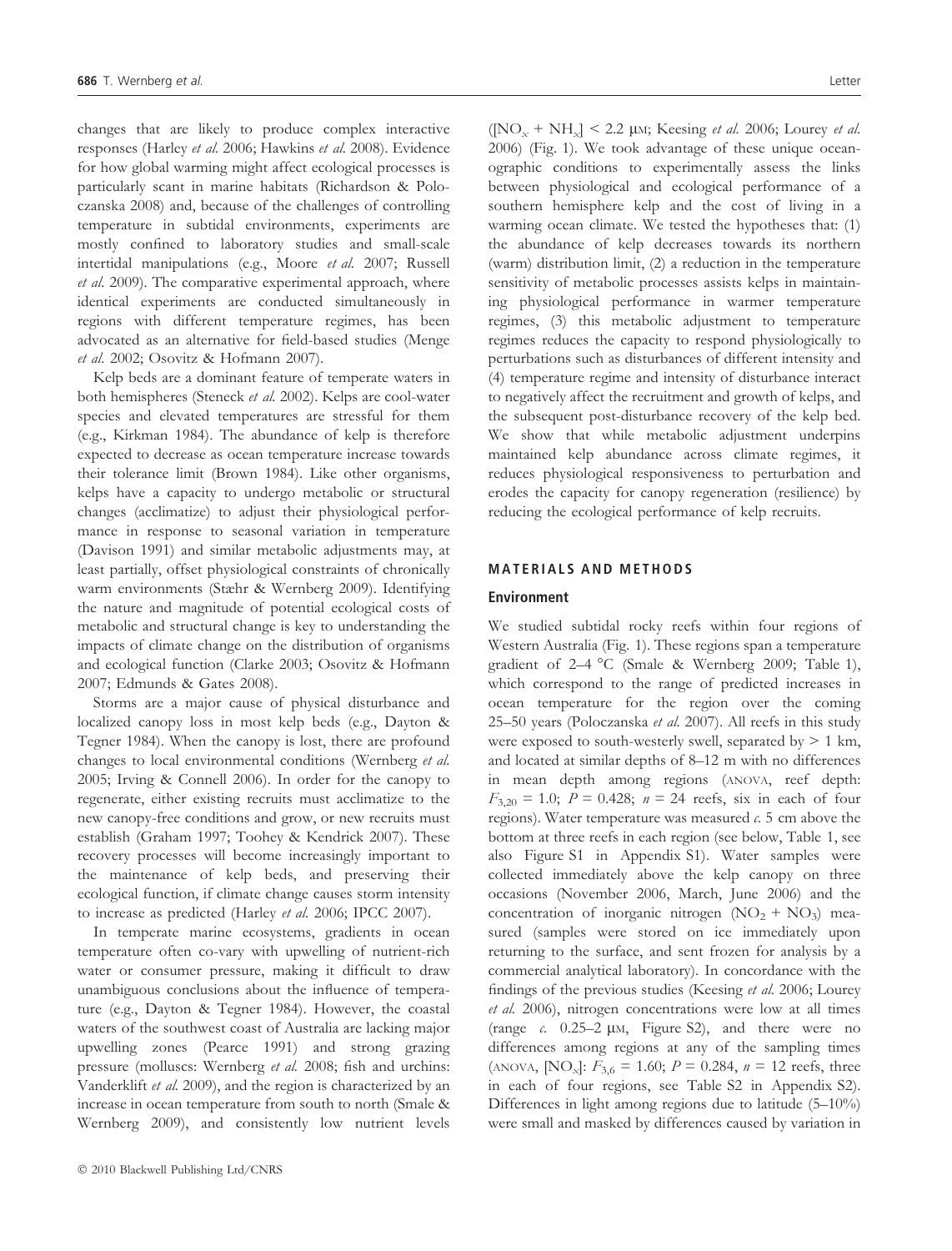

Figure 1 Satellite images of sea surface temperature (a, SST) and chlorophyll  $a$  (b, Chl  $a$ ) in the waters off the coast of south-western Australia. The warm, southward flow of the Leeuwin Current is clearly visible from the SST (a). As indicated by the SST and Chl a (a commonly used proxy for nutrient conditions), there are no areas of upwelling or abrupt changes in temperature or nutrient concentrations (see Pearce 1991 for a general account of this pattern). Our surveys and experiments focused on four regions separated by  $c$ . 2° latitude (c. 250 km coastline): Kalbarri (KAL), Jurien Bay (JUR), Marmion (MAR) and Hamelin Bay (HAM). These four regions span a gradient in ocean temperature of 2–4 °C (Smale & Wernberg 2009) where grazing pressure (Wernberg et al. 2008; Vanderklift et al. 2009) and nutrient concentrations (Keesing et al. 2006; Lourey et al. 2006) are consistently low (see also Figures S1 and S2). For the disturbance experiment (cf. Figure S3), the four regions were grouped into cool (blue) and warm (red) regions. (Satellite images courtesy of SeASAP Canarias).

the depth of individual reefs within each region  $(c. 25%)$  (see calculations in Stæhr & Wernberg 2009). All reefs were dominated by a low canopy of the perennial kelp Ecklonia radiata (C. Ag.) J. Agardh, a ubiquitous foundation species that affects biodiversity and ecological functioning on most shallow reefs in temperate Australasia (e.g., Wernberg et al. 2005; Irving & Connell 2006). Ecklonia radiata, the only kelp in Western Australia, and probably the most ecologically important macroalga in temperate Australasia, is a predominantly southern hemisphere species that resembles common northern hemisphere kelps such as Eisenia arborea and Laminaria digitata.

#### Kelp distribution

To test if the abundance of kelp decreases with increasing ocean temperature, we surveyed kelp canopy cover, kelp biomass, and the density of juvenile kelp (=recruits) at 24 reefs extending towards the northern (warm) range limit for E. radiata in Western Australia [Kalbarri (KAL), Fig. 1]. As a result of the perennial life history of E. radiata, spatial patterns of abundance are likely to be consistent across seasons. Kelp canopy cover (relative distance of along 25 m transects,  $n = 10$  per reef) and canopy biomass (all plants harvested from 0.25 m<sup>2</sup> quadrats,  $n = 6$  per reef) were measured at six reefs within each region in November 2005. Canopy cover included monospecific E. radiata canopies and mixed fucalean/kelp canopies of  $> 50\%$  E. radiata. Canopy biomass included E. radiata only. The density of kelp recruits (counts within 3.14 m<sup>2</sup> plots,  $n = 16$  per reef) was determined at three reefs within each region. Kelp recruits were defined as life stages 1 and 2 (simple lamina with no or only a few side laterals), and adults as stage 3 (complex thallus with multiple second and third order side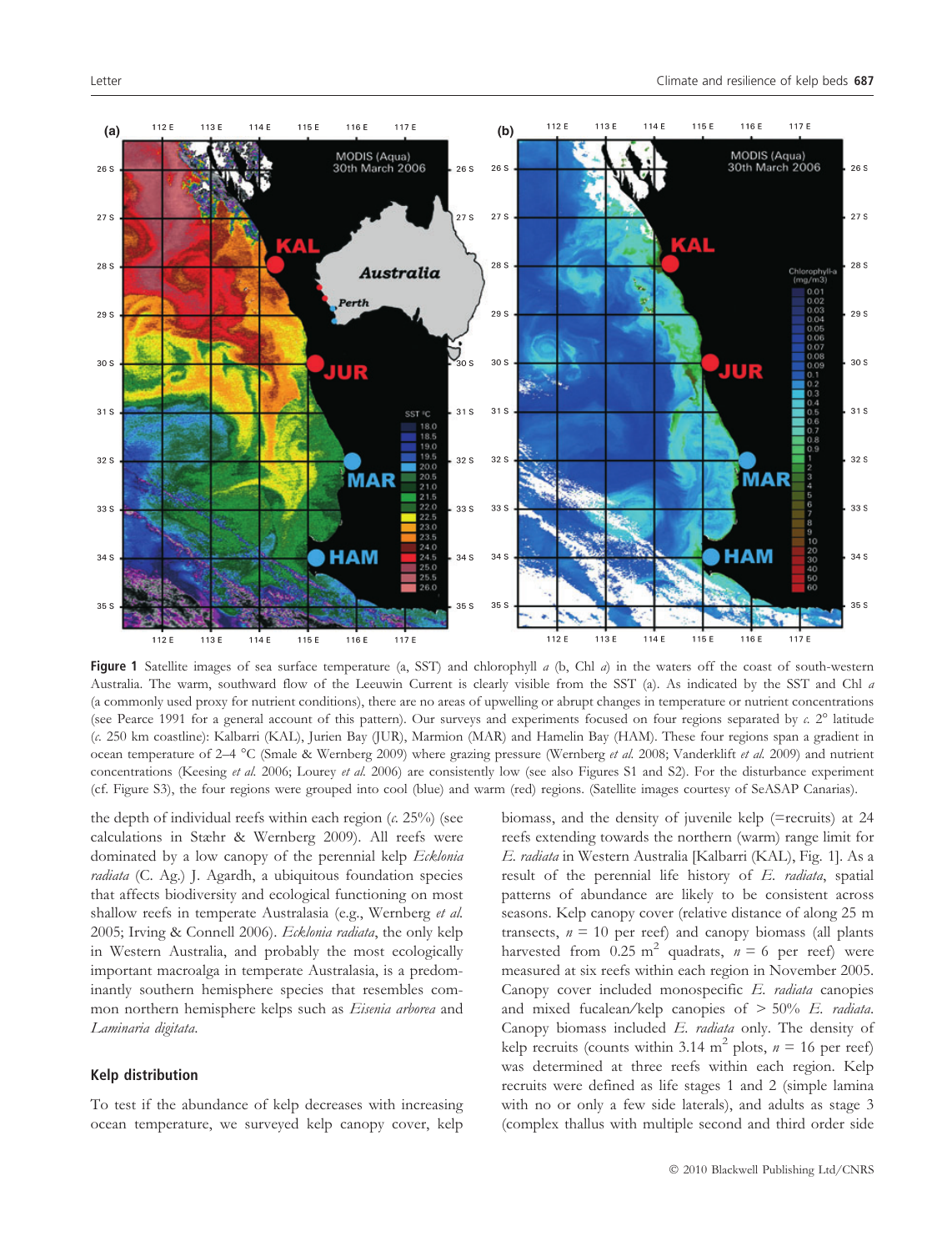| Region             | Temperature                    |                               |                               | Kelp canopy                    | Kelp biomass                                |                                                 |
|--------------------|--------------------------------|-------------------------------|-------------------------------|--------------------------------|---------------------------------------------|-------------------------------------------------|
|                    | Annual<br>mean, <sup>o</sup> C | Annual<br>$max$ , $^{\circ}C$ | $\text{Days} > 19 \text{ °C}$ | cover<br>$\frac{1}{2}$ of reef | (kg fresh<br>weight $0.25 \text{ m}^{-2}$ ) | Kelp recruit density<br>(sporophytes $m^{-2}$ ) |
| Cool climate       |                                |                               |                               |                                |                                             |                                                 |
| Hamelin Bay (34 S) | $19.48 \pm 0.03$               | $21.93 \pm 0.02$              | $234 + 3$                     | $70 \pm 3.3$                   | $0.64 \pm 0.10$                             | $12.2 \pm 3.5$                                  |
| Marmion (32 S)     | $20.28 \pm 0.02$               | $23.69 \pm 0.08$              | $253 + 2$                     | $67 + 3.3$                     | $0.76 \pm 0.07$                             | $7.7 \pm 1.4$                                   |
| Warm climate       |                                |                               |                               |                                |                                             |                                                 |
| Jurien Bay (30 S)  | $20.74 \pm 0.03$               | $24.23 \pm 0.10$              | $340 \pm 4$                   | $67 \pm 2.6$                   | $0.78 \pm 0.12$                             | $6.0 \pm 1.2$                                   |
| Kalbarri (28 S)    | $21.88 \pm 0.03$               | $24.29 \pm 0.02$              | $365 \pm 0$                   | $77 \pm 4.1$                   | $0.56 \pm 0.10$                             | $5.2 \pm 1.5$                                   |

Table 1 Ocean temperature and kelp canopy characteristics

Water temperature, measured at the reef surface, and kelp canopy characteristics, within each of the four regions (mean  $\pm$  SEM,  $n = 3$  reefs for temperature and kelp recruits, and  $n = 6$  reefs for kelp cover and biomass). The two southern and the two northern regions were grouped as cool and warm climate respectively, for the disturbance experiment (cf. Fig. 1, Figure S3). 19 C is a threshold previously demonstrated to negatively affect the growth and productivity of Ecklonia radiata (Kirkman 1984). See Smale & Wernberg (2009) for a detailed description of the oceanographic climatology of the study regions.

laterals) (Kirkman 1981, 1984). Cover, biomass and density values were averaged for each reef.

# Metabolic adjustment

The presence and extent of metabolic adjustments to prevailing temperature regimes along the latitudinal gradient was tested by measuring oxygen metabolism (photosynthesis and respiration) at different experimental temperatures (10–30 °C) and irradiances (0–530  $\mu$ E m<sup>-2</sup> s<sup>-1</sup>) of kelp tissues from 16 reefs (four per region). Further details on methods and additional results from these tests can be found in Stæhr & Wernberg (2009).

# Disturbance experiment

A field experiment with identical manipulations in each of the four regions, tested physiological responses to perturbation, and whether ocean climate would interact with increasing severity of perturbation to negatively affect the ecological performance of kelp recruits (recruitment, growth) and recovery of the adult canopy. The experiment mimicked the effects of increasing perturbation (e.g., canopy loss from storms) by manipulating the intensity of disturbance to the existing canopy (partial and complete canopy removal; Figure S3). Plots of partial  $[57.3\% \pm 1.6 \text{ SEM}]$  $(n = 4$  regions) reduction in stipe density = moderate disturbance] and complete (100% reduction = severe disturbance) canopy removal were established on three reefs in each region (Figure S3). The difference in canopy density between these manipulations was large enough to cause a fourfold increase in sub-canopy light availability (Wernberg et al. 2005). Because of the depth of all reefs, it is unlikely that treatments also caused a marked increase in UV exposure (Wood 1987). There were six plots of each disturbance intensity at all reefs; plot sizes were 2, 4 and 8 m diameter ( $n = 2$  of each). Initial analyses did not find any effects of extent of disturbance (plot size) on kelp recruitment and growth  $(P > 0.05)$ . Here, we were interested in the broad patterns between temperature regimes (represented by regions) and with the response to increased intensity of disturbance and, consequently, we averaged across clearing sizes (extent of disturbance) and replicates within a reef. Kelp recruits were collected from the 12 reefs (three in each region) where experimental disturbances were established and transplanted into the centre of each experimental plot: four recruits were attached to a 0.5 m piece of sisal rope by braiding their holdfasts into the twine of the rope, and secured to the bottom with cable ties around old kelp holdfasts. Across the four regions, a total of 576 kelp recruits were transplanted into the experimental disturbances. Transplants were collected again after 80 days and brought back for measurements of physiological performance and growth (described below).

The disturbance experiment was initiated in February 2006 and staggered in time across regions [first to last c. 1.5 month; order: Jurien Bay (JUR)-Hamelin Bay (HAM)- Marmion (MAR)-KAL]. Over the initial 80 days of the experiment, where recruitment and recruit growth were tested, differences in sea temperature were negligible between the two southern regions (HAM vs. MAR) and the two northern regions (JUR vs. KAL) respectively, whereas the difference between these two groups (HAM, MAR vs. JUR, KAL) was highly significant (ANOVA, temperature: ocean climate:  $F_{1,2} = 144.5$ ;  $P = 0.007$ ; Table S1). Consequently, HAM and MAR were grouped as 'cool' ocean climate (mean temperature over the initial 80 days: 20.2 °C  $\pm$  0.03 SEM,  $n = 2$  regions) and JUR and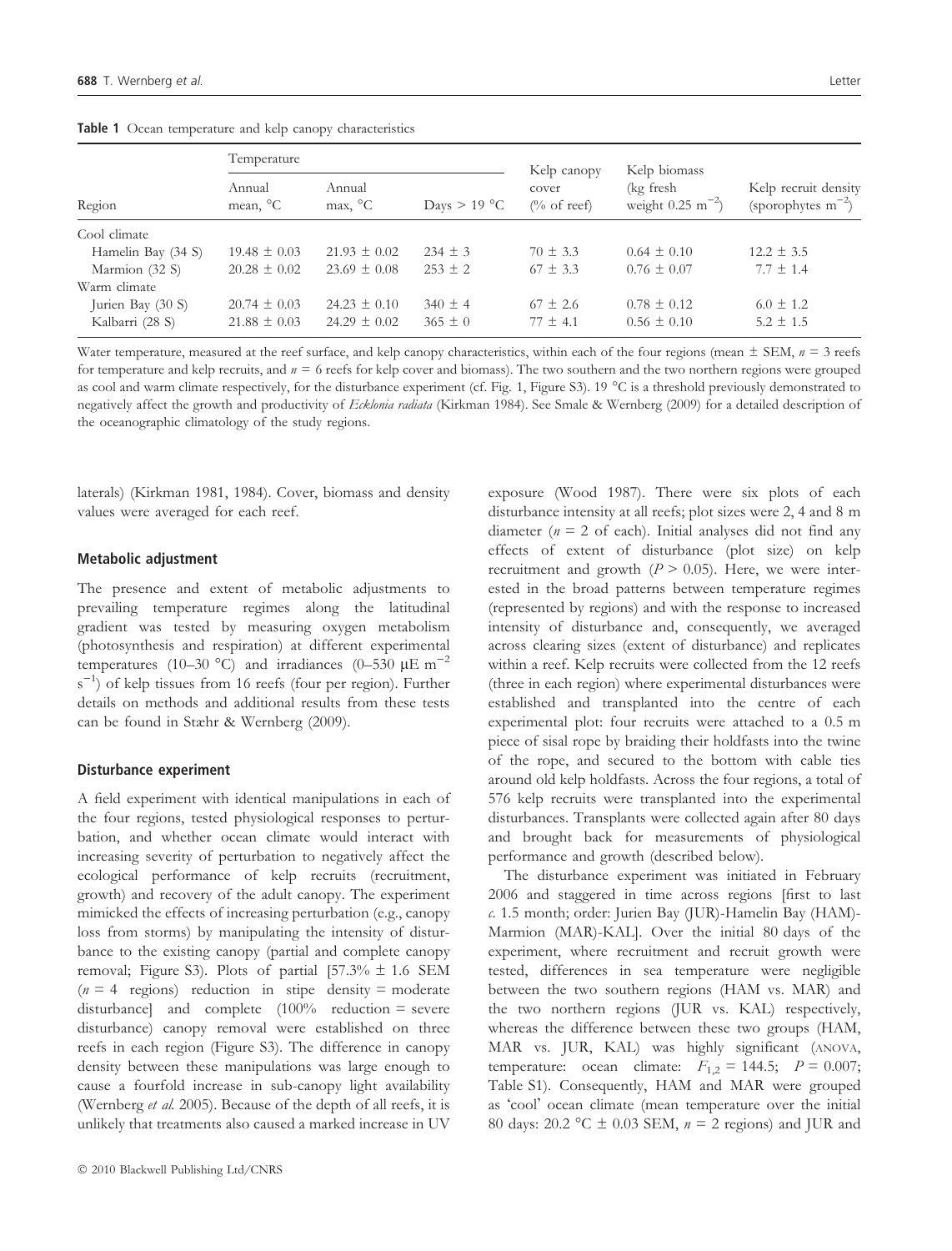KAL as 'warm' ocean climate (22.0 °C  $\pm$  0.10 SEM,  $n = 2$ regions). Moreover, the prevalence of temperatures  $> 19$  °C (a threshold previously shown to negatively affect  $E$ . radiata growth and productivity, Kirkman 1984) suggest that substantial differences in chronic temperature exposure are captured in this cool/warm division (Table 1, Smale & Wernberg 2009), and it was therefore maintained for the analysis of long-term recovery. For growth, only reefs from the two 'extreme' regions (HAM and KAL) were included because climate-related growth responses could not be reliably assessed on recruits at MAR, where the apical ends of many transplants in complete clearings were damaged, presumably by sporadic grazing, which in our experience can happen occasionally at all locations. The omission of MAR and JUR did not affect the overall interpretation of growth responses (Figure S4).

#### Physiological and ecological responses to disturbance

Physiological responses to perturbation (canopy loss) were inferred from photosynthetic performance of the kelp recruits transplanted into each plot (cf. 'Disturbance experiment). Pulse-amplified modulated (PAM) fluorometry measured photosynthesis by proxy of chlorophyll a fluorescence from photosystem II (diving PAM-2000; Waltz GmbH, Effeltrich, Germany). PAM fluorometry is a widely used tool to assess the physiological status of plants (including macroalgae), particularly where field conditions or large volumes of samples make direct assessments of oxygen metabolism impossible. The quantum efficiency  $[\Phi;$  slope of the light-dependent part of the electron transfer rate (ETR)-E curve] and maximum ETR (ETR<sub>max</sub>) were calculated from rapid light curves (RLCs; eight light intensities with an illumination interval of 30 s). Under steady-state photosynthesis,  $\Phi$  and  $ETR_{\text{max}}$  may be analogous to the photosynthetic efficiency  $(\alpha)$  and maximum rate of photosynthesis respectively. Although steadystate photosynthesis may require slightly longer illuminations than used here, these parameters still provide a very useful tool to compare relative physiological performance across standardized treatments (reviewed by Enriquez & Borowitzka in press). Measurements were taken in the late afternoon on epiphyte free sections of two randomly selected thalli from each plot. Absorption was measured for each individual thallus, and a dark adaptation period of 15 min was used before measurements. All photobiological measurements followed the same procedures and machine settings as previously used successfully to assess photobiological responses of kelp recruits to canopy loss in this system (see Toohey et al. 2004; Toohey & Kendrick 2007 for technical details). Growth was determined as the percentage increase in length of transplanted kelp recruits based on before/after measurements. Concurrently, net recruitment was determined within the centre  $3.14 \text{ m}^2$  of each plot (before/after counts of all stage 1 and 2 kelp recruits within a circle of 2 m diameter). Recovery of adult canopy was measured as the change in stage 3 adult density within the centre  $3.14 \text{ m}^2$  of each plot after 20 months, which should be sufficient time for canopy recovery (Kennelly & Underwood 1993; Toohey & Kendrick 2007). Recruits and adult kelps were counted in a total of 452  $m^2$  of reef twice (before/after implementation of disturbances).

#### RESULTS

#### Kelp distribution

The hypothesis that kelp abundance would decrease with increasing ocean temperature towards the northern (warm) limit of its distribution was rejected for adult kelp because there were no significant relationships between mean ocean temperature and the cover or biomass of kelp canopies (least squares linear regression, canopy cover:  $r^2 = 0.09$ ,  $P = 0.15$ ; biomass  $r^2 = 0.02$ ,  $P = 0.50$ ,  $n = 24$  reefs, six in each region) nor were there any differences in means among regions (ANOVA, kelp abundance: cover:  $F_{3,20} = 1.93$ ;  $P = 0.16$ ; biomass:  $F_{3,20} = 0.54$ ;  $P = 0.66$ ; Table 1, Table S3). By contrast, the density of kelp recruits was inversely related with increasing mean ocean temperature (slope =  $-36.1\%$ ,  $r^2 = 0.37$ ,  $P = 0.04$ ,  $n = 12$  reefs, three in each region; Table 1), suggesting a gradual reduction in the competency of either reproduction, recruitment, or recruit survival with increasing ocean temperature.

#### Metabolic adjustment

The hypothesis that kelps adjust key metabolic processes to prevailing ocean temperatures was supported as we found a strong negative relationship between annual mean ocean temperature (Table 1) and the temperature sensitivity  $(Q_{10},$ cf. Table 2 in Stæhr & Wernberg 2009) of both maximum net photosynthesis and dark respiration (least squares linear regression, photosynthesis: slope =  $-31.7\%$ ,  $r^2 = 0.69$ ,  $P <$ 0.001; respiration: slope =  $-35.7\%$ ,  $r^2 = 0.75$ ,  $P < 0.001$ ,  $n = 16$  reefs, four in each region). The underlying mechanisms likely included reduced pigment, nutrient and enzyme concentrations (Davison 1991; Stæhr & Wernberg 2009). These cellular components also determine physiological responses to environmental conditions other than temperature (e.g., light), and the reduction in  $Q_{10}$  at higher ocean temperatures therefore implies a concurrent reduction in the overall capacity to respond to environmental change and stress in general. Our physiological experiments did not separate contributions from acclimatization (a phenotypic response) and adaptation (a genotypic response),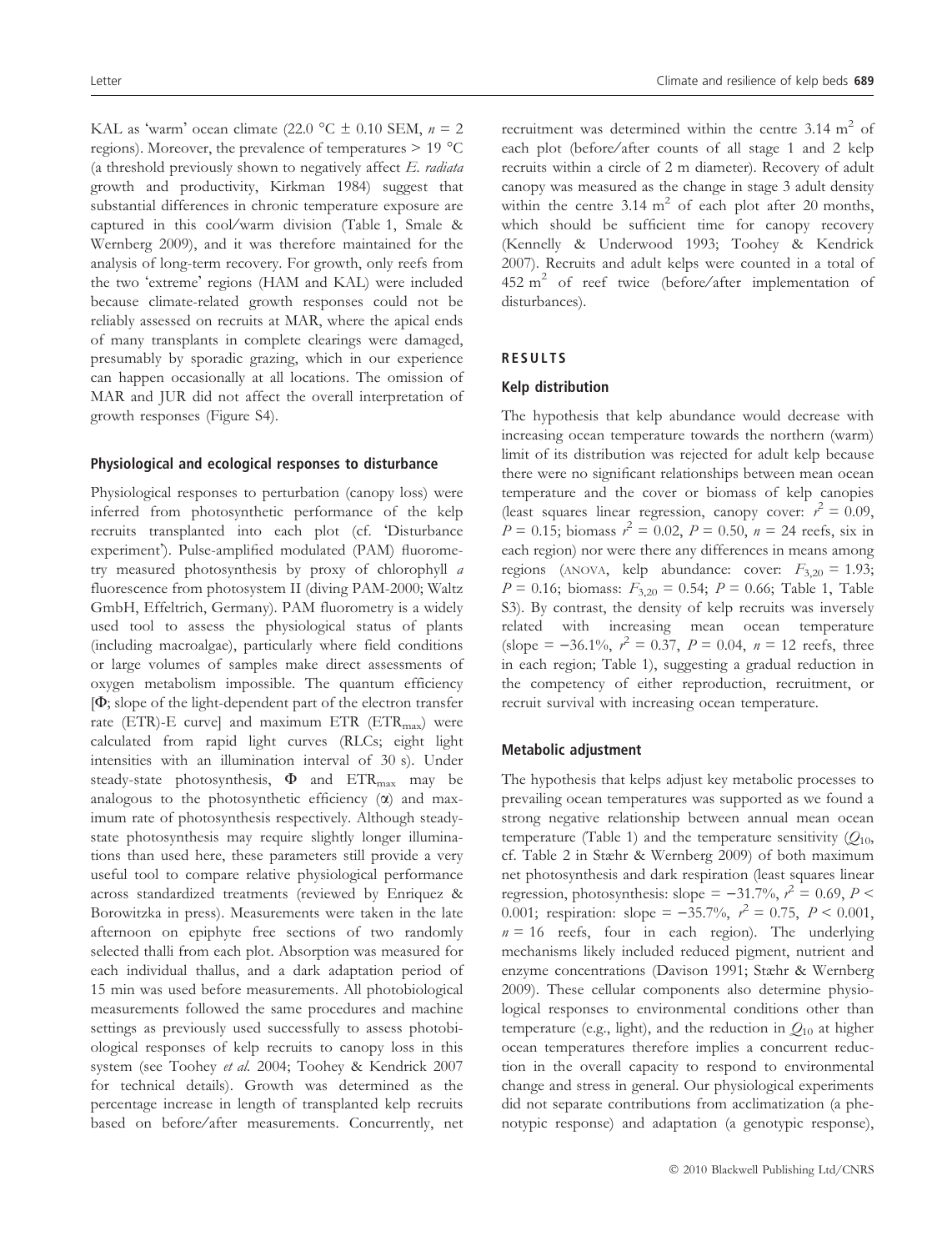but they clearly demonstrated that metabolic adjustment assists kelps in maintaining a positive carbon balance across chronically different temperature regimes.

#### Physiological performance

The hypothesis that metabolic adjustments in response to warm climates have implications for the capacity to respond to perturbations was supported. Increasing intensity of disturbance affected both quantum efficiency  $(\Phi)$  and maximum ETR ( $ETR_{max}$ ), but the magnitude of the effect differed between cool and warm ocean climate (ANOVA, photo-physiology: quantum efficiency:  $F_{1,2} = 19.70$ ,  $P =$ 0.047; maximum ETR:  $F_{1,2} = 22.65$ ,  $P = 0.041$ ; Fig. 2, Table S4): the effect was smaller under warm compared with cool conditions ( $\Phi$ : 13% vs. 28%, ETR<sub>max</sub>: 9% vs. 24%). In other words, the photosynthesis of kelp recruits growing in the warm ocean climate did not respond as strongly to an increase in the intensity of physical



Figure 2 Photo-physiological status ( $\Phi$  = quantum efficiency,  $ETR<sub>max</sub> = maximum electron transport rate) of kelp recursi>$ 80 days after being transplanted into experimental plots of moderate (partial canopy clearing, hashed bars) and severe (complete canopy removal, open bars) physical disturbance (cf. Figure S3) in cool (light shade) and warm (dark shade) ocean climate (mean + SEM,  $n = 2$  regions).  $P_{\text{climate}} \times \text{intensity} < 0.05$  for both  $\Phi$  and ETR<sub>max</sub>. Full data analyses are presented in Table S4.

disturbance and the associated change in light conditions, as did recruits in the cool ocean climate.

#### Ecological performance

The hypothesis that ocean climate and increasing severity of perturbation would interact to negatively affect the ecological performance (recruitment, growth) of kelp recruits and recovery of the adult canopy was also supported. Moreover, there was an interaction between ocean climate and intensity of disturbance, with higher recruitment following severe compared with moderate disturbance in the cool climate, but the reverse in the warm ocean climate (ANOVA, recruitment: climate  $\times$  intensity:  $F_{1,2} = 24.61$ ;  $P = 0.038$ ; Fig. 3a, Table S5). An identical pattern was observed for recruit growth (ANOVA, growth: climate  $\times$  intensity:  $F_{1,8} = 5.44$ ;  $P = 0.048$ ; Fig. 3b, Table S6). Importantly, in contrast to rapid recovery in the cool climate, these shortterm effects on recruit performance translated into suppressed canopy recovery almost 2 years later in the warm climate  $(ANOVA, canopy recovery: climate \times intensity:$  $F_{1,18} = 4.55$ ;  $P = 0.047$ ; Fig. 3c, Table S7). These results demonstrate that kelp beds in low-latitude chronically warm climates have a reduced capacity for recovery following intense physical disturbance (i.e., they have a lower resilience), and they indicate that the vulnerability of early life-stage processes drive this impact.

#### **DISCUSSION**

Kelps influence community structure on and far from reefs (Steneck et al. 2002), so any impacts of global warming on kelps would have broad cascading effects across temperate marine ecosystems. Through identical experiments at different latitudes, we have shown that metabolic adjustment assists the kelp  $E$ . *radiata* in maintaining high abundances across a range of different environments extending towards the species' northern range limit in Western Australia. We have also shown that kelp beds at northern latitudes have a lower resilience to external perturbations (e.g., physical and biological disturbance, deteriorating water quality, disease or competition from invasive species) than kelp beds at southern latitudes, and we have shown that this is a consequence of low abundances of recruits, reduced physiological responsiveness and increased reliance on surviving adults to maintain high net recruitment, recruit growth and canopy recovery. Attributing this effect to one or more environmental drivers is difficult because of the correlative nature of comparative experiments. However, even if we cannot unequivocally rule out potential influences from factors such as light, nutrients, wave exposure or herbivory, we believe temperature is likely to be the main driver because this is the most prominent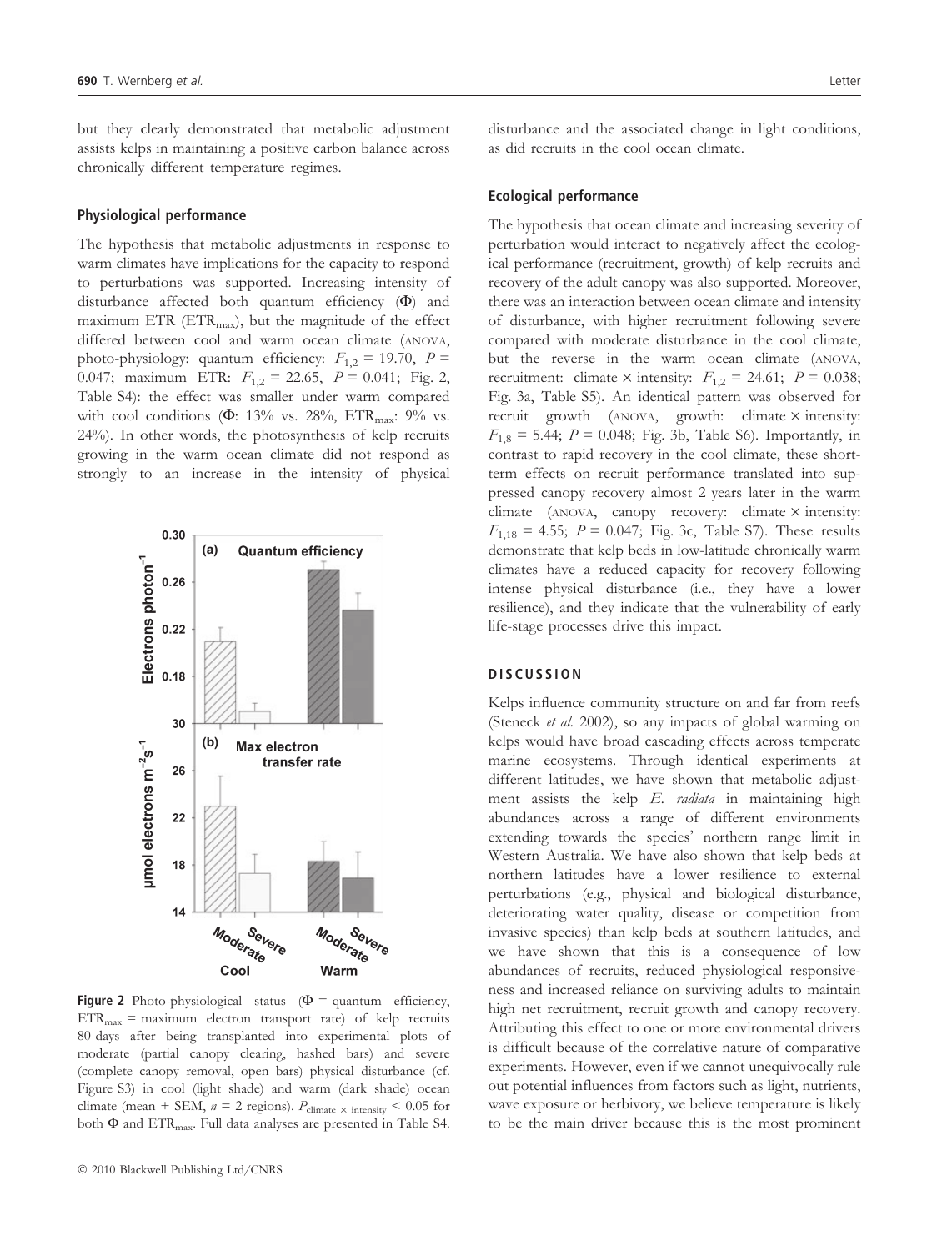

Figure 3 Ecological performance of kelp recruits (a, b), and recovery of adult canopy (c), in response to different intensities of experimental disturbance (hashed bars: partial canopy removal; open bars: complete canopy removal); in cool (light shade) and warm (dark shade) ocean climate (Figure S3). Net recruitment (a, mean + SEM,  $n = 2$  regions) and growth (b, mean + SEM,  $n = 3$  reefs) was assessed after 80 days. Recovery of adult canopy (c, mean + SEM,  $n = 2$  regions) was measured after 20 months.  $P_{\text{climate}} \times \text{intensity}$  < 0.05 for recruitment, growth and canopy recovery. Full data analyses are presented in Tables S5, S6 and S7.

environmental factor to vary consistently along the coastline (Smale & Wernberg 2009). Thus, while metabolic adjustment underpins the broad ecological tolerance of kelp beds, the physiological costs of thermal stress bring them closer to a threshold where sudden or persistent changes (loss of habitat and ecological function) may occur as the accumulated effect of continuous failure to recover (Gorman & Connell 2009; Harley & Paine 2009).

The erosion of resilience was mediated by a shift in the direction of ecological interactions between adult kelps and their recruits from negative (competitive) under cool (benign) to positive (facilitative) under warm (adverse) conditions. This switch in direction of intraspecific interactions is interesting because it took place across a gentle gradient in temperature across  $c$ . 7° latitude. By contrast, to our knowledge, similar reversals of ecological interactions have previously only been documented in environments characterized by steep environmental gradients across relatively short distances (e.g., alpine and intertidal habitats, Bertness & Ewanchuk 2002; Callaway et al. 2002). We did not observe any obvious mechanisms that could explain this switch. We suggest that there is not necessarily a single causal factor but that the general stress level increases the sensitivity and susceptibility to cumulative and synergistic effects of multiple sub-lethal pressures (e.g., light stress, disease, sediment smothering or meso-grazers) that could be ameliorated by the presence of surviving adults.

The consistent canopy abundance (pattern) across latitudes despite reduced resilience (process) demonstrates how patterns can be maintained even if the strength and direction of processes underpinning ecological function change. The implication in the face of global warming is that current kelp habitats may remain intact but in a state where they are more susceptible to additional stressors such as reduced water quality, disturbance or disease. This provides a clear warning to conservation biologists not to rely solely on inventories of distribution and abundance to evaluate ecosystem health and functioning. Whether E. radiata and other kelps will be able to maintain ecological function under projected global warming will also depend on how rates of physiological adjustment scale with rates of environmental change. Many temperate algae acclimatize physiologically to an annual cycle of temperature change that is at least 2–5 times greater than the temperature changes predicted for global warming (Davison 1991; IPCC 2007). Responding to slightly higher ocean temperatures on scales of years to decades is therefore unlikely to pose a direct physiological problem for most kelp populations. However, reduced resilience, as a consequence of physiological adjustment to elevated temperatures, will exacerbate effects of concurrent increases in other stressors and perturbations caused by human activities, including reduced water quality (Airoldi & Beck 2007), shifts in herbivore abundance (Ling 2008), and physical disturbance from more intense storms (Harley et al. 2006; IPCC 2007). The consequences will potentially include complete loss of kelp habitat or increased fragmentation of existing kelp beds, leading to a loss of biodiversity and ecological function (Steneck et al. 2002; Graham 2004; Ling 2008), particularly at the range-edges where physiological stress is greatest or around urban centres (e.g., Connell et al. 2008) where other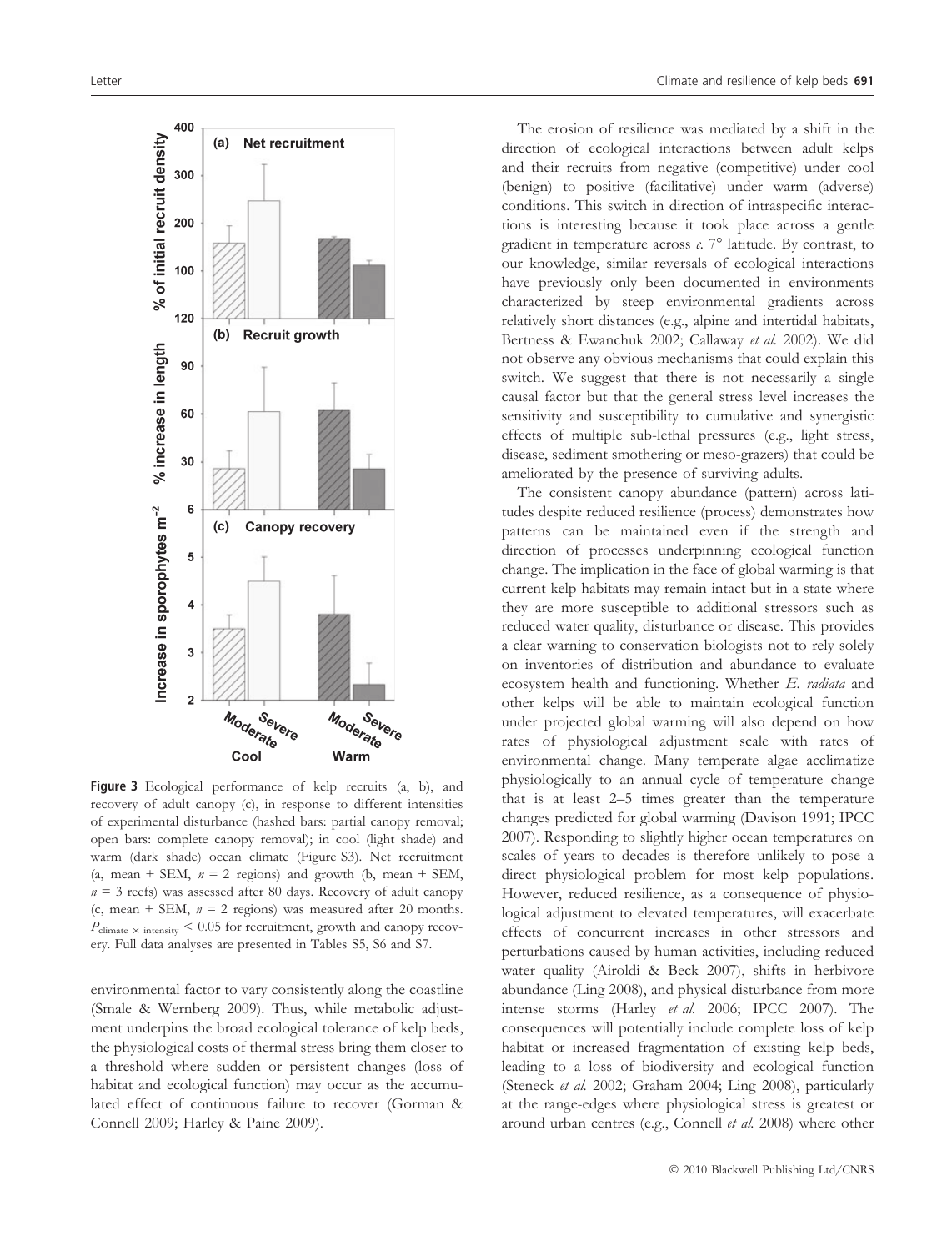concurrent pressures are greatest. Southern Australia has the longest (> 3000 km) east-west facing temperate coastline in the world, and a southward shift in isotherms equivalent to the gradient encompassed by this study, implies that increased temperatures and any associated effects on kelps, would affect a very large area. Moreover, because kelps and other organisms cannot shift their range further south, any southward shift of the northern range-edge will imply a net loss of area for the affected species.

It has been proposed that the broad physiological tolerances of kelps, and their great potential for canopy regeneration, make kelp beds relatively robust to global warming (Steneck et al. 2002). Concerns for the future resilience of kelp beds, and other coastal habitats, have therefore focused extensively on top-down effects from removal of predators and herbivores (Jackson et al. 2001; Steneck et al. 2002; Pandolfi et al. 2003). We do not discount the serious threat from altered consumer pressure, but by linking abundance patterns, metabolic adjustment, and ecological performance of kelps in different temperature regimes, we have demonstrated that global warming in all likelihood is eroding the resilience of Australasian kelp beds through impacts on bottom-up processes. Pressing questions in restoration and conservation ecology centre around the extent to which physiological adjustment is important in negotiating chronically stressful environments (Edmunds & Gates 2008), what the ecological costs of these physiological changes are (Clarke 2003), and how stressful the environment needs to be before positive interactions become important in driving community organization (Halpern et al. 2007). Our findings suggest that physiological adjustment enable the existence of Australasian kelp beds in chronically warm environments, but that the ecological cost is a reduced resilience such that, in these kelp beds, the  $c$ . 2 °C increase in ocean temperature that is likely to occur (IPCC 2007), will be sufficiently stressful to make canopy recovery and persistence more dependent on positive interactions between adult kelp and kelp recruits. The implications for conservation and management of kelp beds, and other marine habitats, are potentially huge: synergistic effects of increasing ocean temperature and intensity of disturbance on resilience, demonstrate that our current understanding of community dynamics and vulnerability, may not apply in a future warmer climate.

## ACKNOWLEDGEMENTS

We thank B. Silliman, M. Graham, H. Lambers, M. Vanderklift, W. Stock, and K. Sand-Jensen for comments on the manuscript, and G. Maguire for editing. We also thank four anonymous referees for their constructive criticism. All authors declare that no competing interests have influenced this paper. This study was funded by a Discovery grant

(DP0555929) from the Australian Research Council to TW and GAK.

#### **REFERENCES**

- Airoldi, L. & Beck, M.W. (2007). Loss, status and trends for coastal marine habitats of Europe. Oceanogr. Mar. Biol. Ann. Rev., 35, 345–405.
- Bertness, M.D. & Ewanchuk, P.J. (2002). Latitudinal and climatedriven variation in the strength and nature of biological interactions in New England salt marshes. Oecologia, 132, 392–401.
- Brown, J.H. (1984). On the relationship between abundance and distribution of species. Am. Nat., 124, 255.
- Bruno, J.F., Stachowicz, J.J. & Bertness, M.D. (2003). Inclusion of facilitation into ecological theory. Trends Ecol. Evol., 18, 119-125.
- Callaway, R.M., Brooker, R.W., Choler, P., Kikvidze, Z., Lortie, C.J., Michalet, R. et al. (2002). Positive interactions among alpine plants increase with stress. Nature, 417, 844–848.
- Clarke, A. (2003). Costs and consequences of evolutionary temperature adaptation. Trends Ecol. Evol., 18, 573-581.
- Connell, S.D., Russell, B.D., Turner, D.J., Shepherd, S.A., Kildea, T., Miller, D. et al. (2008). Recovering a lost baseline: missing kelp forests from a metropolitan coast. Mar. Ecol. Prog. Ser., 360, 63–72.
- Costanza, R., Darge, R., Degroot, R., Farber, S., Grasso, M., Hannon, B. et al. (1997). The value of the worlds ecosystem services and natural capital. Nature, 387, 253–260.
- Davison, I.R. (1991). Minireview: environmental effects on algal photosynthesis: temperature. J. Phycol., 27, 2–8.
- Dayton, P.K. & Tegner, M.J. (1984). Catastrophic storms, El Nino, and patch stability in a southern California kelp community. Science, 224, 283-285.
- Edmunds, P.J. & Gates, R.D. (2008). Acclimatization in tropical reef corals. Mar. Ecol. Progr. Ser., 361, 307–310.
- Enriquez, S. & Borowitzka, M.A. (in press). The use of the fluorescence signal in studies of seagrasses and macroalgae. In: Chlorophyll a Fluorescence in Aquatic Sciences: Methods and Applications (eds Suggett, D.J., Prasil, O. & Borowitzka, M.A.). Springer, Dordrecht.
- Gorman, D. & Connell, S.D. (2009). Recovering subtidal forests in human-dominated landscapes. *J. Appl. Ecol.*, 46, 1258–1265.
- Graham, M.H. (1997). Factors determining the upper limit of giant kelp, Macrocystis pyrifera Agardh, along the Monterey Peninsula, central California, USA. J. Exp. Mar. Biol. Ecol., 218, 127–149.
- Graham, M.H. (2004). Effects of local deforestation on the diversity and structure of southern California giant kelp forest food webs. Ecosystems, 7, 341–357.
- Halpern, B.S., Silliman, B.R., Olden, J.D., Bruno, J.P. & Bertness, M.D. (2007). Incorporating positive interactions in aquatic restoration and conservation. Front. Ecol. Environ., 5, 153–160.
- Harley, C.D.G. & Paine, R.T. (2009). Contingencies and compounded rare perturbations dictate sudden distributional shifts during periods of gradual climate change. Proc. Natl. Acad. Sci. USA, 106, 11172–11176.
- Harley, C.D.G., Randall Hughes, A., Hultgren, K.M., Miner, B.G., Sorte, C.J.B., Thornber, C.S. et al. (2006). The impacts of climate change in coastal marine systems. Ecol. Lett., 9, 228-241.
- Hawkins, S.J., Moore, P.J., Burrows, M.T., Poloczanska, E., Mieszkowska, N., Herbert, R.J.H. et al. (2008). Complex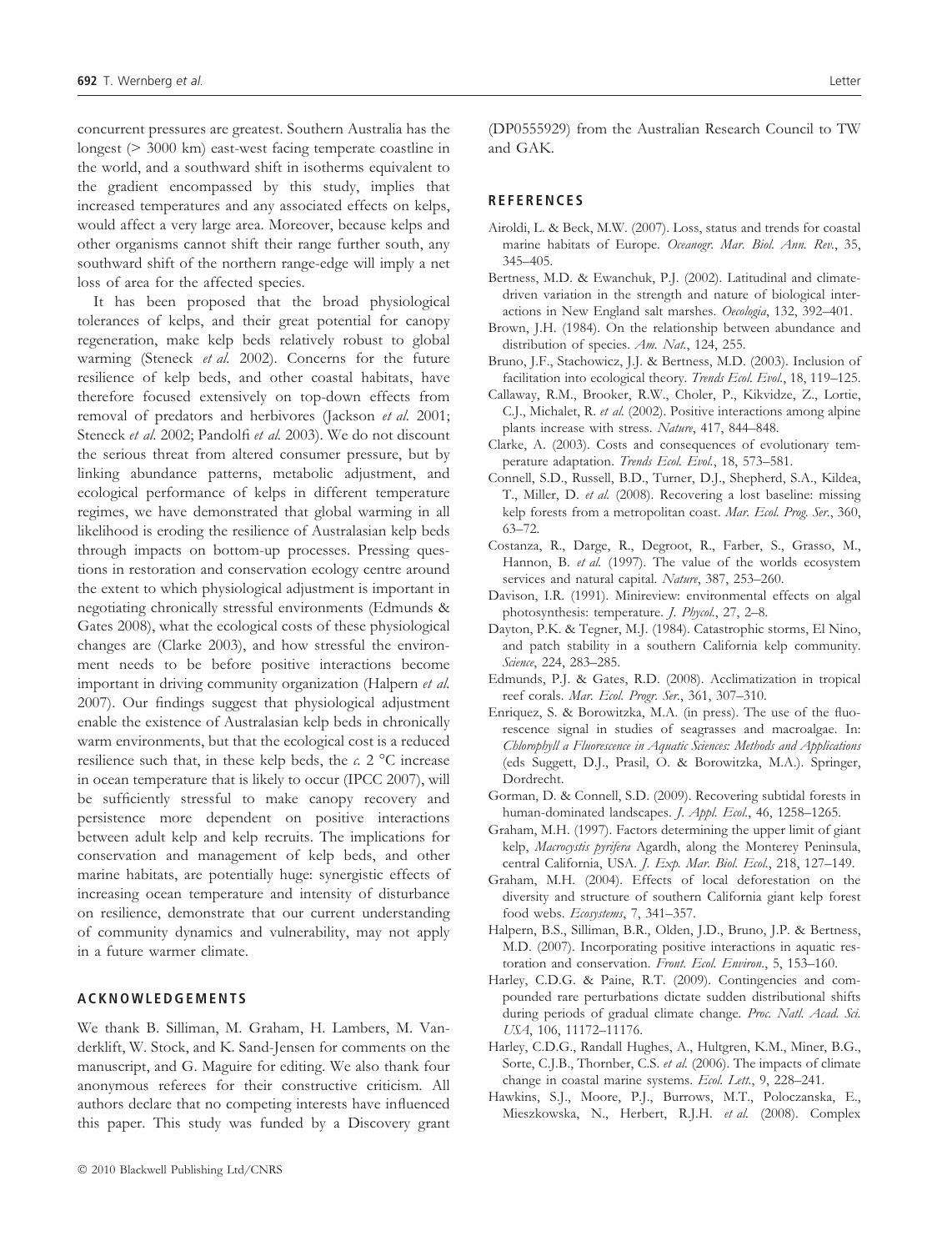interactions in a rapidly changing world: responses of rocky shore communities to recent climate change. Clim. Res., 37, 123– 133.

- Hughes, T.P., Baird, A.H., Bellwood, D.R., Card, M., Connolly, S.R., Folke, C. et al. (2003). Climate change, human impacts, and the resilience of coral reefs. Science, 301, 929–933.
- IPCC (2007). Climate change 2007: the physical science basis summary for policy makers. In: Intergovernmental Panel on Climate Change, WMO/UNEP, IPCC Secretariat, Geneva, Switzerland, p. 21.
- Irving, A.D. & Connell, S.D. (2006). Predicting understorey structure from the presence and composition of canopies: an assembly rule for marine algae. Oecologia, 148, 491–502.
- Jackson, J.B.C., Kirby, M.X., Berger, W.H., Bjorndal, K.A., Botsford, L.W., Bourque, B.J. et al. (2001). Historical overfishing and the recent collapse of coastal ecosystems. Science, 293, 629–637.
- Keesing, J.K., Heine, J.N., Babcock, R.C., Craig, P.D. & Koslow, J.A. (2006). Strategic Research Fund for the Marine Environment Final Report, Volume 2: The SRFME Core Projects. Strategic Research Fund for the Marine Environment, CSIRO, Australia, p. 274.
- Kennelly, S.J. & Underwood, A.J. (1993). Geographic consistencies of effects of experimental physical disturbance on understorey species in sublittoral kelp forests in central New South Wales. J. Exp. Mar. Biol. Ecol., 168, 35–58.
- Kirkman, H. (1981). The first year in the life history and the survival of the juvenile marine macrophyte, Ecklonia radiata (Turn.) J. Agardh. J. Exp. Mar. Biol. Ecol., 55, 243–254.
- Kirkman, H. (1984). Standing stock and production of Ecklonia radiata (C.Ag.) J. Agardh. J. Exp. Mar. Biol. Ecol., 76, 119-130.
- Ling, S. (2008). Range expansion of a habitat-modifying species leads to loss of taxonomic diversity: a new and impoverished reef state. Oecologia, 156, 883–894.
- Lotze, H.K., Lenihan, H.S., Bourque, B.J., Bradbury, R.H., Cooke, R.G., Kay, M.C. et al. (2006). Depletion, degradation, and recovery potential of estuaries and coastal seas. Science, 312, 1806–1809.
- Lourey, M.J., Dunn, J.R. & Waring, J. (2006). A mixed-layer nutrient climatology of Leeuwin Current and Western Australian shelf waters: seasonal nutrient dynamics and biomass. J. Mar. Syst., 59, 25–51.
- Menge, B.A., Sanford, E., Daley, B.A., Freidenburg, T.L., Hudson, G. & Lubchenco, J. (2002). Inter-hemispheric comparison of bottom-up effects on community structure: insights revealed using the comparative-experimental approach. Ecol. Res., 17,  $1 - 16$ .
- Moore, P., Hawkins, S. & Thompson, R. (2007). Role of biological habitat amelioration in altering the relative responses of congeneric species to climate change. Mar. Ecol. Prog. Ser., 334, 11–19.
- Orth, R.J., Carruthers, T.J.B., Dennison, W.C., Duarte, C.M., Fourqurean, J.W., Heck, K.L. Jr et al. (2006). A global crisis for seagrass ecosystems. Bioscience, 56, 987-996.
- Osovitz, C.J. & Hofmann, G.E. (2007). Marine macrophysiology: studying physiological variation across large spatial scales in marine systems. Comp. Biochem. Physiol. A Mol. Integr. Physiol., 147, 821–827.
- Pandolfi, J.M., Bradbury, R.H., Sala, E., Hughes, T.P., Bjorndal, K.A., Cooke, R.G. et al. (2003). Global trajectories of the

long-term decline of coral reef ecosystems. Science, 301, 955– 958.

- Pearce, A.F. (1991). Eastern boundary currents of the southern hemisphere. *J. R. Soc. West.*, 74, 35–45.
- Poloczanska, E.S., Babcock, R.C., Butler, A., Hobday, A.J., Hoegh-Guldberg, O., Kunz, T.J. et al. (2007). Climate change and Australian marine life. Oceanogr. Mar. Biol. Ann. Rev., 45, 407–478.
- Richardson, A.J. & Poloczanska, E.S. (2008). Ocean science: under-resourced, under threat. Science, 320, 1294–1295.
- Russell, B.D., Thompson, J.I., Falkenberg, L.J. & Connell, S.D. (2009). Synergistic effects of climate change and local stressors: CO2 and nutrient driven change in subtidal rocky habitats. Glob. Chang. Biol., 15, 2153–2162.
- Smale, D.A. & Wernberg, T. (2009). Satellite-derived SST data as a proxy for water temperature in nearshore benthic ecology. Mar. Ecol. Progr. Ser., 387, 27–37.
- Stæhr, P.A. & Wernberg, T. (2009). Physiological responses of Ecklonia radiata (Laminariales) to a latitudinal gradient in ocean temperature. J. Phycol., 45, 91–99.
- Steneck, R.S., Graham, M.H., Bourque, B.J., Corbett, D., Erlandson, J.M., Estes, J.A. et al. (2002). Kelp forest ecosystems: biodiversity, stability, resilience and future. Env. Conserv., 29, 436–459.
- Toohey, B.D. & Kendrick, G.A. (2007). Survival of juvenile Ecklonia radiata sporophytes after canopy loss. J. Exp. Mar. Biol. Ecol., 349, 170–182.
- Toohey, B., Kendrick, G.A., Wernberg, T., Phillips, J.C., Malkin, S. & Prince, J. (2004). The effects of light and thallus scour from Ecklonia radiata canopy on an associated foliose algal assemblage: the importance of photoacclimation. Mar. Biol., 144, 1019-1027.
- Vanderklift, M.A., Lavery, P.S. & Waddington, K.I. (2009). Intensity of herbivory on kelp by fish and sea urchins differs between inshore and offshore reefs. Mar. Ecol. Prog. Ser., 376, 203–211.
- Wernberg, T., Kendrick, G.A. & Toohey, B.D. (2005). Modification of the physical environment by an Ecklonia radiata (Laminariales) canopy and implications for associated foliose algae. Aquat. Ecol., 39, 419–430.
- Wernberg, T., White, M. & Vanderklift, M.A. (2008). Population structure of turbinid gastropods on wave exposed offshore reefs at different latitudes and the effects of density, body size and algae on their grazing. Mar. Ecol. Prog. Ser., 362, 169-179.
- Wood, W.F. (1987). Effect of solar UV radiation on the kelp Ecklonia radiata. Mar. Biol., 96, 143–150.

#### SUPPORTING INFORMATION

Additional Supporting Information may be found in the online version of this article:

Appendix S1 Supplementary figures.

Figure S1 Water temperature measured every 15 min between 23 April 2006 and 22 April 2007 at all four locations.

Figure S2 Concentration of inorganic nitrogen immediately above the kelp canopy in each region.

Figure S3 Photographs of intact kelp canopy, partial canopy removal and complete canopy removal.